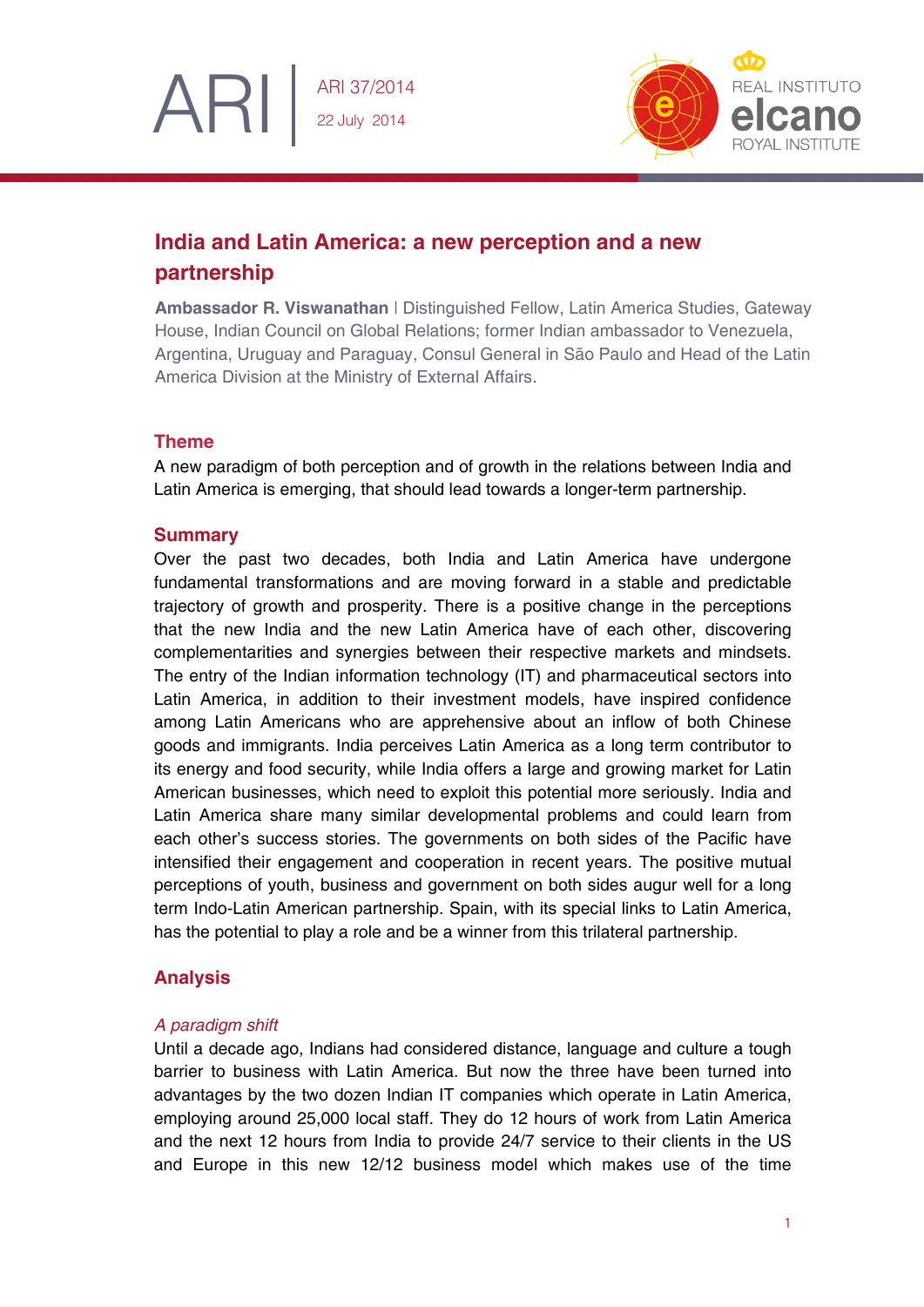difference between India and Latin America. The Indian IT companies also provide services in Spanish and Portuguese to local and European clients as well as to the US Hispanic market using their Latin American staff. The Indian firms also leverage on the European cultural roots of most of their Latino staff, who bond with the European and US clients more naturally and spontaneously.

So, welcome to the new paradigm of partnership between India and Latin America!

There are two further trends which confirm the paradigm shift in Indo-Latin American relations.

While Indian IT companies are recruiting more young Latin American technicians, Bollywood has started attracting Latin American stars. The Mexican actress Barbara Mori was the heroine of the Bollywood film *Kites*, released in 2010. Six Brazilian actresses (Bruna Abdullah, Izabelle Leite, Giselli Monteiro, Gabriela Bertante, Nathalia Pinheiro and Mariah Gomes) have acted in Indian films. The success of these stars has given rise to a new category of Latin American visa applicants at Indian embassies aspiring to Bollywood roles and modelling jobs in India. The Argentine musician Gustavo Santaolalla composed music for the Amir Khan film *Dhobi Ghat*, released in 2011. Rajnikant, the Tamil superstar, shot a dance scene with Aishwarya Rai in Machu Pichu for his last film, titled *Robot*. Toonz Animation Ltd of Trivandrum, in cooperation with Illusion Studios of Buenos Aires, coproduced a cartoon film titled *Gaturro*, based on a character created by the Argentine Cartoonist Nik. The film was released in 2010 and was a box-office hit. Globo TV of Brazil telecast a soap opera titled *Camino das Indias* ('Passage to India') in 2009. It was a typical Indian love story but acted out by Brazilians in Indian costumes. It got the highest ratings during its eight-month run and has been dubbed into Spanish and telecast in other Latin American countries.

A trendy Buenos Aires night club, called Groove, has an unusual event: the So What band of Rodrigo Bustos (aged 29) and Nicolas Pucci (aged 32) rock the bodies and stir the souls of an audience of around 800 teenagers with their Sanskrit songs Jai Krishna Hare and Govinda Govinda, in pop, rock and hip-hop styles. In these Yoga Rave events, the club does not serve alcohol and forbids smoking and drugs. The club serves only pure vegetarian food. In between the songs, a Guru leads the audience with exercises in yoga and meditation. The band has performed in other countries in the region, attracting many Latin American followers to this alternative form of enjoyment. The Indians are amazed that Sanskrit and spiritualism have been taken to a new contemporary level, especially by Latin American youth.

# *Change in perception*

In the past, Indians had a stereotyped image of Latin America as a politically unstable and economically volatile region. But now they are seeing the emergence of a New Latin America with vibrant democracies and strong macroeconomic fundamentals. There are a few exceptions, of course, but Indians are impressed by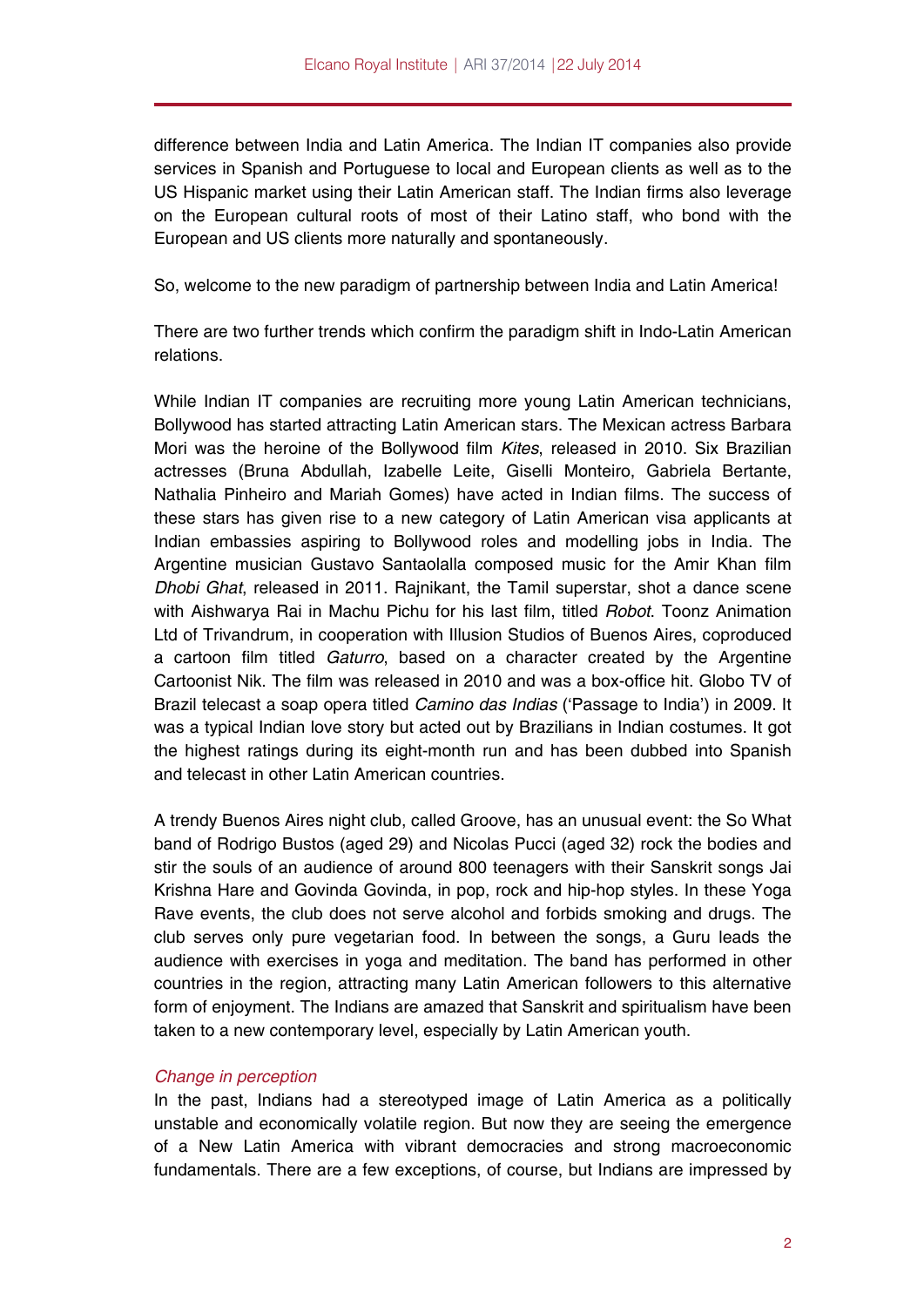the fact that the Latin American economies have withstood the global financial crisis without a serious impact and have become more immune to external shocks. Indian businesses are attracted by the large new Latin American market, which is on a more stable and predictable course of growth and prosperity.

On the other hand, there is a positive change of image of India among Latin Americans. They are fascinated by India's IT power, high economic growth, large foreign acquisitions –including Jaguar and Ritz Carlton by Indian companies– and the promotion of Indians to the top echelons of both American and European firms. The Latin American governments are now sending delegations to attract Indian investment and to learn from the Bangalore model.

From India, the pharmaceutical companies were the first (long before IT and other firms) to enter Latin America with exports and the local manufacture of generic medicines which are available in every country in the region. India is a major supplier of pharma raw materials (bulk drugs) to Latin American manufacturers of finished products, thus helping them to lower their production cost. India's entry put pressure on local and multinational companies to reduce the cost of their medicines and also to increase their own production of generic medicines. This is the reason why the Brazilian and Chilean Health Ministries were enthusiastically inviting Indian pharma companies. Latin American consumers and governments are happy that Indian generic medicines have helped them reduce their healthcare costs. This has opened the eyes of Latin Americans and raised the image of Indian companies.

### *India-Latin America: mutual learning*

Both India and Latin America share many common developmental challenges. While India has been successful in some areas, the Latin Americans have excelled in others. The two sides can learn from each other's success stories and policies.

India could learn from Latin America in the following fields: fuel ethanol and Bolsa Familia programmes, Brasilia Consensus/Lulaism (a balanced and pragmatic mix of pro-poor and pro-market policies), agribusiness best-practices such as No-Till cultivation, silo-bag storage and Agricultural Process Outsourcing, Urban transport from Bogota and Curitiba, Mexico Pact under which major political parties have a consensus on vital national reforms and policies, eco-tourism from Costa Rica, dramatic transformation of Medellin as a peaceful and vibrant Silicon Valley –from its past notoriety as a murderous narco-traffic capital of the world–, Medellin's outreach to slums by providing metro cable connectivity to the slum dwellers and, of course, football from Brazil and Argentina.

Latin Americans can learn from India's success in areas such as IT, generic medicines, dairy cooperatives, affordable railways for the masses, inexpensive and competitive mobile phone system, affirmative policies for the disadvantaged, rural development, banking facilities to agricultural and rural sectors and best practices in the holding of elections, including electronic voting. The concerted export promotion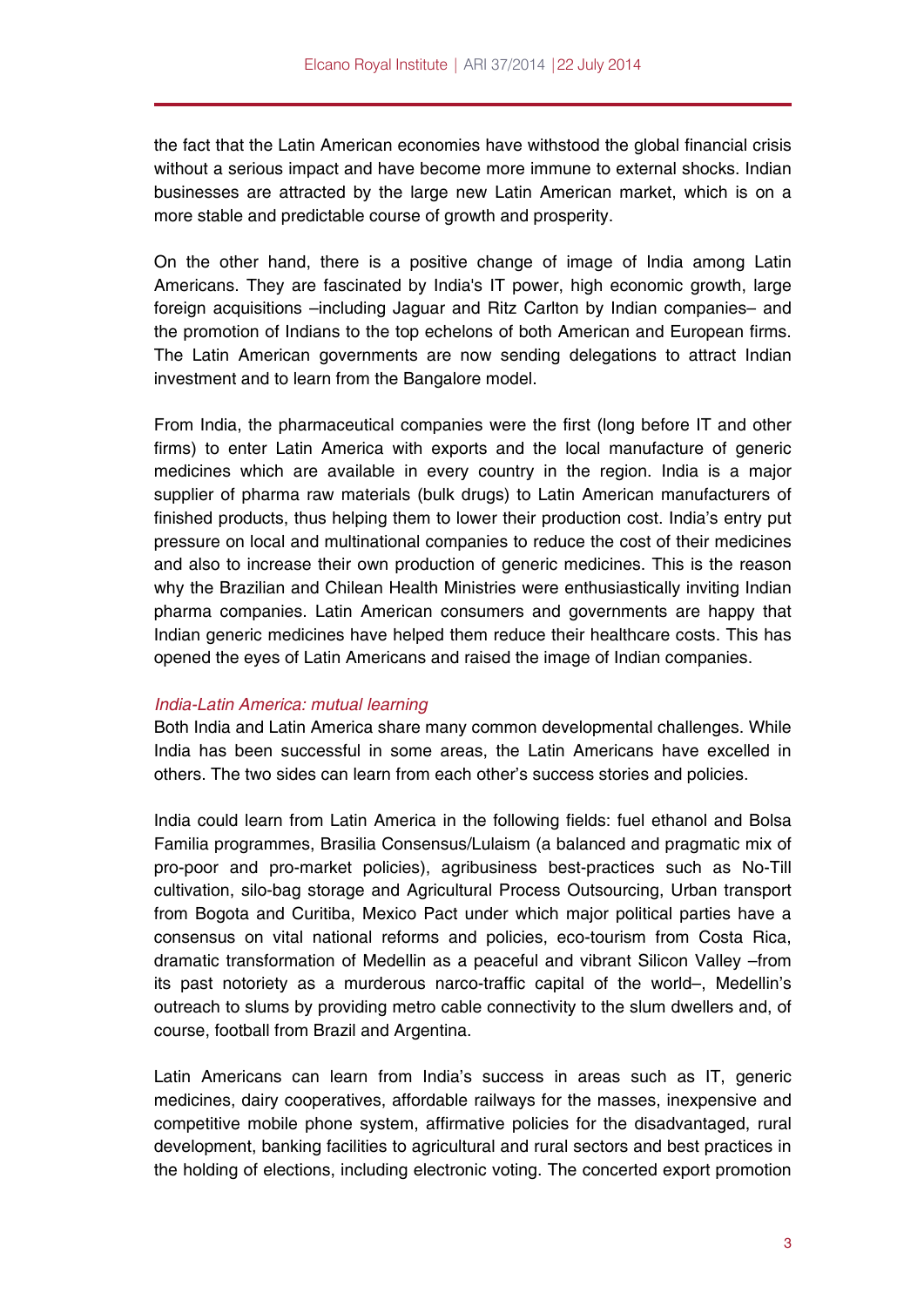programmes of the Indian export promotion councils, chambers of commerce and government could be a model for Latin Americans who are still in the process of evolving an export culture.

Latin American youth admire their Indian counterparts for their educational excellence, IT skills, hard work, humility and hunger for success. And India's youth want to learn from the Latino spirit and work-life balance. They have started learning salsa and Spanish while the Latin American youth have taken to Bollywood music and dance and are keen to gain internships in Indian IT companies. This complementarity and mutual admiration makes young Indians and Latin Americans bond with each other and easily become friends.

# *The difference with China*

China has overwhelmed Latin America with huge investments, imports and credits. However, many Latin Americans are apprehensive about the dumping of Chinese goods, that hurts local manufacturing, and the influx of large numbers of Chinese immigrants who live isolated in their own China Towns, with their own mafias. The Argentines are concerned that the Chinese have taken over around 10,000 convenience shops and supermarkets in the Greater Buenos Aires area. This is brought out in the Argentine film *Un Cuento Chino*, released in 2011. The aggressive proposals of Chinese companies to acquire large areas of agricultural land in South America have triggered the imposition of government restrictions on the foreign ownership of agricultural land in Brazil, Argentina and Uruguay. There has been unrest in Chinese mining ventures in Peru against the treatment of local workers and environment.

In contrast, Latin Americans welcome Indian businesses, who mainly employ local staff and bring in very few Indians –in some cases none at all–. For instance, Aegis, the Indian IT company, has 5,000 staff in Argentina, all of whom are Argentines, with not a single Indian. UPL, the Indian agrochemical and seed company, has 300 Argentine employees in its manufacturing and research units, and no Indians at all. In most cases, the Indian companies in the region are headed by local managers. The Indian IT, BPO and KPO companies are employing 25,000 young Latin Americans to whom they provide training, skill upgrading and multicultural exposure. The Latin American governments consider this an Indian contribution to the region's human resources development. Uruguay is thankful to TCS, which has put the country in the global IT map through the establishment of its first Latin America centre in 2002.

Latin Americans consider India a land of yoga, meditation, philosophy, wisdom, culture and spiritualism. Yoga schools can be found all over the region. Yoga and meditation are taught in some Latin American gaols to calm down the convicts. Deepak Chopra's lectures are well attended and his books are popular in the region. There are several thousand Latin American followers of Indian spiritual gurus and organisations such as Sai Baba, Hare Krishna and Art of Living. There are NGOs in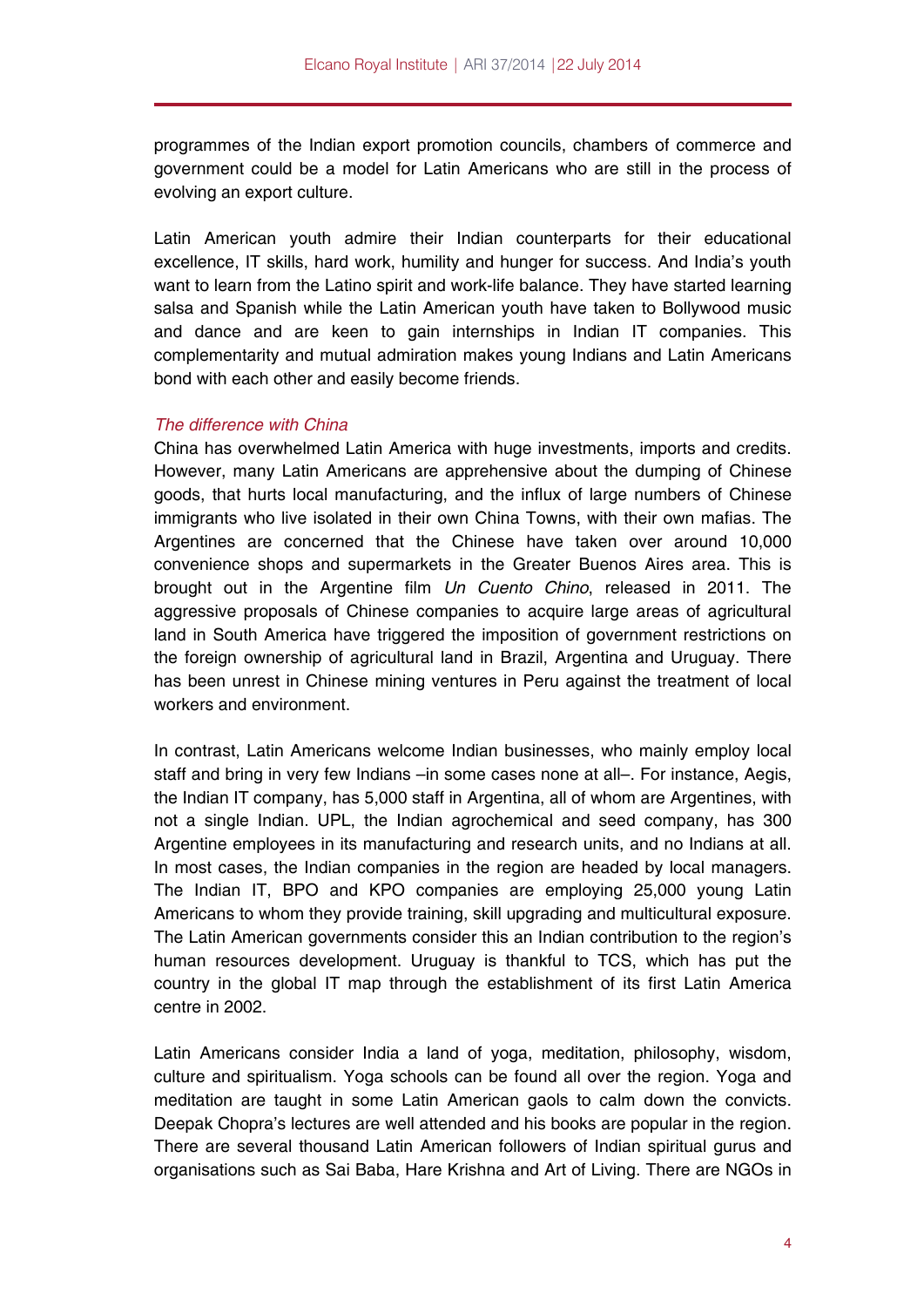São Paulo and Medellin which disseminate Gandhi's message of non-violence in schools, prisons and even among the police.

India's vibrant and pluralistic democracy is a role model for the young democracies of Latin America, many of which have been subject to dictatorships. India's story of growth with democracy resonates with the Latin Americans, who consider the Chinese political and economic model as unsuitable for themselves. Hence, Latin Americans consider China merely a trade partner while they cherish the added moral and cultural values of India, which appeal to their hearts and souls.

### *Trade between India and Latin America*

Trade between India and Latin America has increased from US\$2.6 billion in 2001 to US\$42 billion in 2013 and could reach US\$100 billion in the next four years.

| Year    | 13 | 12   | 11 | 10 | 09        | 08 | 07         | 06     | 05          | 04  | 03      | 02                    | 01  |
|---------|----|------|----|----|-----------|----|------------|--------|-------------|-----|---------|-----------------------|-----|
| Exports |    |      |    |    |           | 8  |            |        |             |     |         | 5 4 3.2 2 1.7 1.7 1.5 |     |
| Imports | 28 | - 29 | 15 |    | 14 9.7 11 |    | $6 \qquad$ |        | $5.2$ $3.1$ | 2.3 | 1.9 1.7 |                       | 1.1 |
| Total   | 42 | 41   | 27 |    | 23 17.2   | 19 |            | 11 9.2 | 6.3         | 4.3 | 3.6     | -3.4                  | 2.6 |

**Figure 1. India's trade with Latin America, 2001-13 (US\$ billion)** 

#### **Figure 2. India's top seven trade partners (over US\$1 billion) in Latin America, 2013**

| <b>Country</b> | 2013 (US\$ bn) |
|----------------|----------------|
| Venezuela      | 14.2           |
| <b>Brazil</b>  | 9.48           |
| Mexico         | 6.67           |
| Colombia       | 4.18           |
| Chile          | 2.8            |
| Argentina      | 1.7            |
| Peru           | 1.3            |

| Figure 3. Top seven destinations for India's exports (over US\$0.5 billion), 2013 |                |  |  |  |
|-----------------------------------------------------------------------------------|----------------|--|--|--|
| <b>Country</b>                                                                    | 2013 (US\$ bn) |  |  |  |
| <b>Brazil</b>                                                                     | 6.35           |  |  |  |
| Mexico                                                                            | 2.86           |  |  |  |
| Colombia                                                                          | 1.19           |  |  |  |
| Peru                                                                              | 0.723          |  |  |  |
| Argentina                                                                         | 0.695          |  |  |  |
| Chile                                                                             | 0.692          |  |  |  |
| Ecuador                                                                           | 0.516          |  |  |  |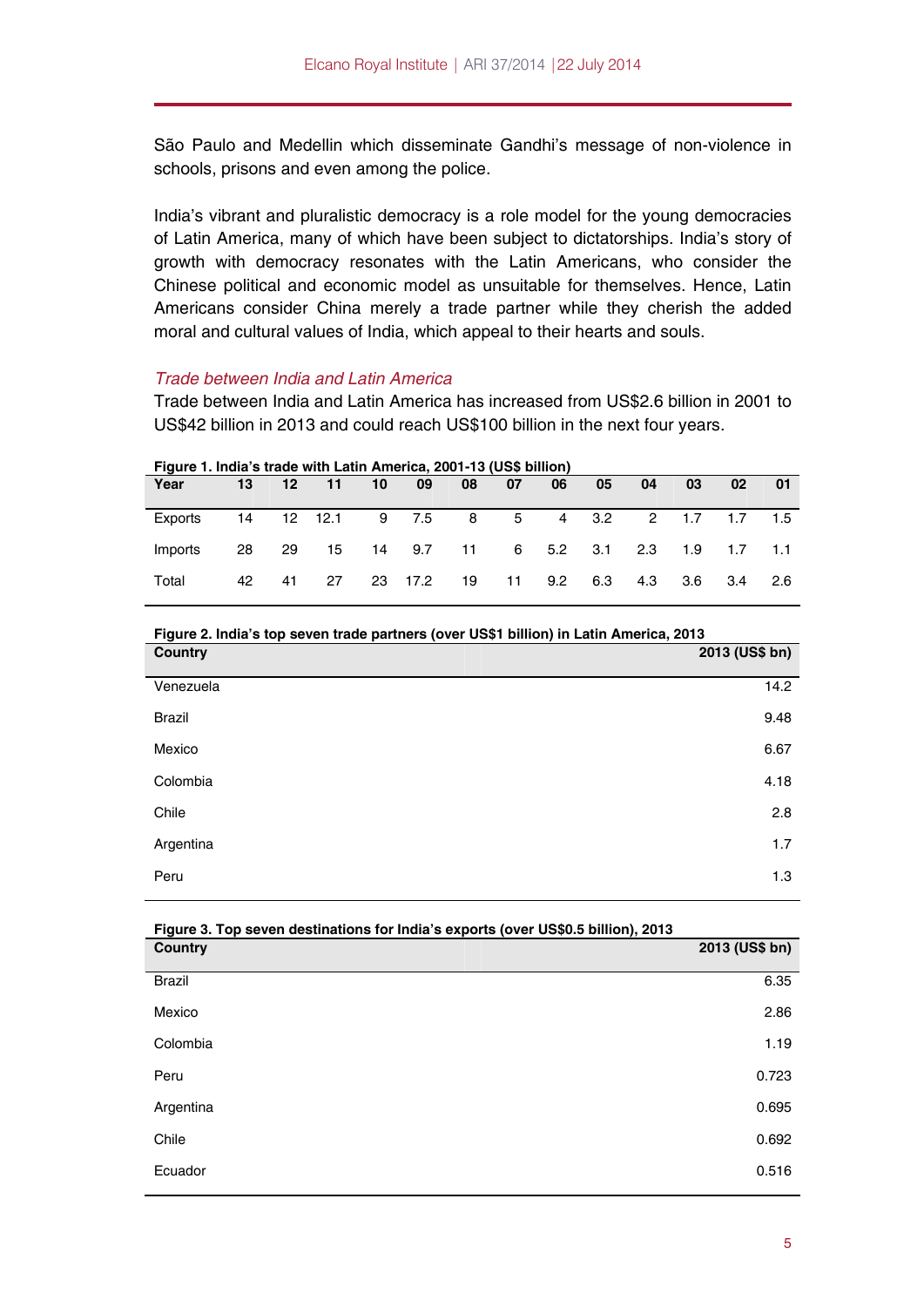Diesel, chemicals, pharmaceuticals, vehicles and textiles are the major export items to Latin America.

| <b>Country</b> | 2013 (in US\$ billions) |
|----------------|-------------------------|
| Venezuela      | 14 (estimate)           |
| <b>Brazil</b>  | 3.13                    |
| Mexico         | 3.52                    |
| Colombia       | 2.99                    |
| Chile          | 2.18                    |
| Argentina      | 1.1                     |
| Peru           | 0.586                   |

**Figure 4. Top seven sources of India's imports from Latin America, 2013** 

Sources of statistics: Mercosur online, Indian Embassies and Indian Commerce Ministry.

Crude oil is India's largest import from the region, totalling US\$22 billion in 2013. Of this, US\$14 billion came from Venezuela, US\$3 billion from Mexico, US\$2.8 billion from Colombia and US\$1.58 billion from Brazil. Latin America's crude oil exporters are keen to increase their supplies to India given their declining exports to their erstwhile principal market, the US, which is reducing its imports thanks to the increase in its domestic production following the shale revolution. Latin America is projected to account for two-thirds of the growth in the world's oil supply over the next two decades, and it needs new markets.

India's second-biggest import is minerals, in which Latin America is rich and in which it has large reserves. Copper is the main export mineral, whose main source is Chile. The third-largest import is vegetable oil (soy and sunflower oil), mostly from Argentina.

India is expected to increase its imports of these three items in the future, given its growth in population and consumption and the widening gap between demand and local production. India considers Latin America a long-term contributor to its energy and food security. While India faces serious issues of water scarcity and the loss of agricultural land due to urbanisation, South America has vast surplus land which can be brought under cultivation and it also has abundant fresh water resources.

Some observers have commented that trade is unbalanced, with Latin America exporting raw materials and India exporting finished products. While this is partly true, it should be borne in mind that over 50% of India's exports to Latin America are also raw materials and intermediates such as bulk drugs, chemicals, dyestuffs, fabrics, yarn and cotton. Inexpensive imports of these Indian products help make Latin America's manufacturing sectors more competitive. For instance, the Brazilian company Surya Brasil imports raw Henna (used for hair dyeing and tattoos) from India and exports manufactured Henna products to around 20 countries, including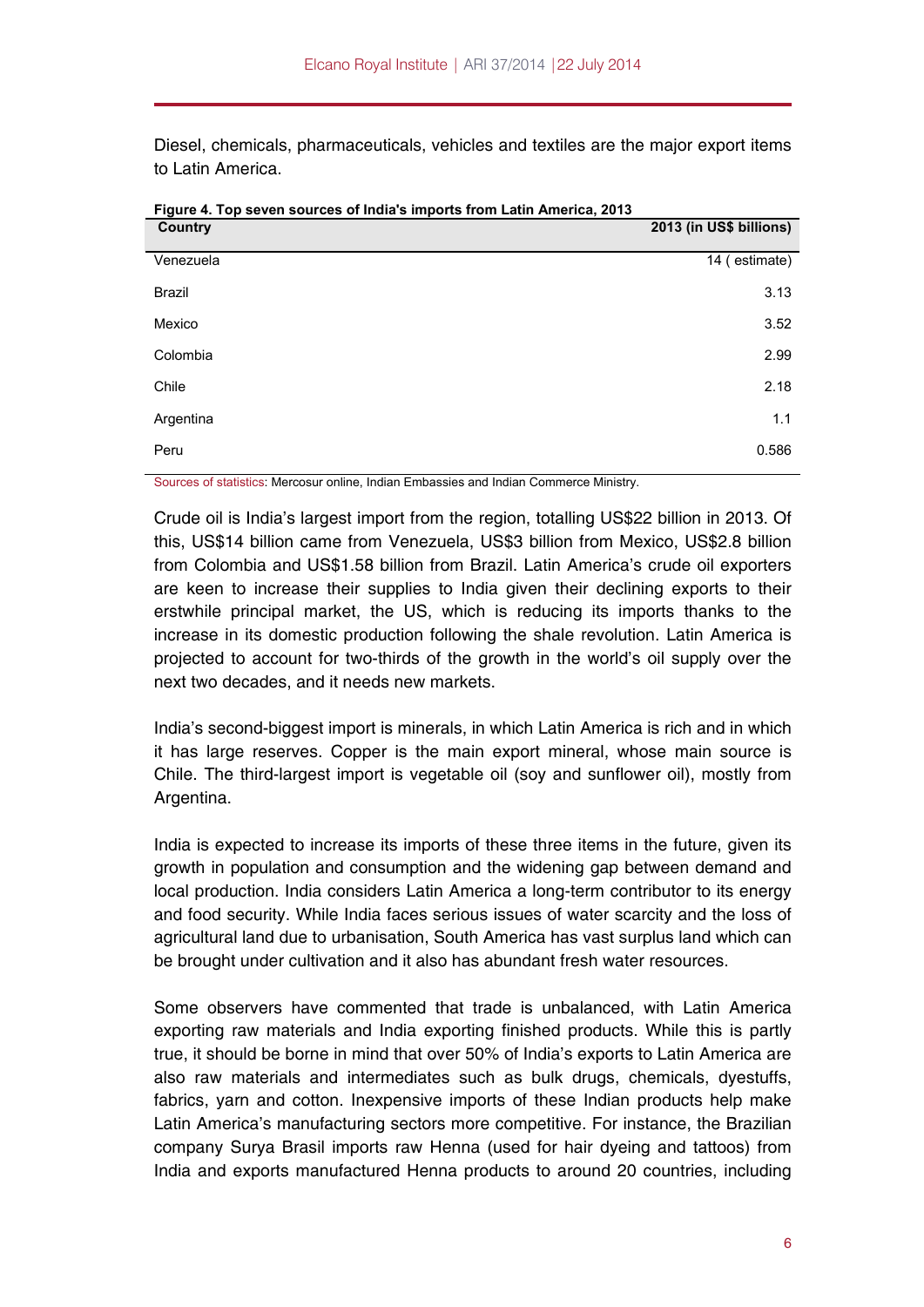India.

India signed a Preferential Trade Agreement (PTA) with Chile in 2006 and another PTA with Mercosur in 2009. Negotiations are progressing, although slowly, with both Chile and Mercosur to broaden and deepen these PTAs.

### *Investment and joint ventures*

There are over 100 Indian companies that have invested around US\$12 billion in Latin America in sectors such as energy, IT, pharmaceuticals, sugar, agrochemicals, electrical products, mining, metals, vehicles, auto parts, cosmetics and plastics.

Twenty Latin American companies have invested a total of slightly less than US\$1 billion in India in steel, multiplexes, bus assembly, auto parts and electrical motors.

There are also a number of joint ventures, such as the Tata-Marco Polo bus manufacture in India and the Kidzania edutainment centre in Mumbai, created by the Bollywood actor Shahrukh Khan and the Mexican entrepreneur Xavier López Ancona.

### *Political relations*

The governments of India and Latin America have taken a number of initiatives in recent years to intensify relations and cooperation. The number of presidential, ministerial and official visits and cooperation agreements signed between the two sides in the last decade are greater that the total for the previous 50 years.

The Indian Ministry of External Affairs provides over 100 annual scholarships to Latin Americans to attend courses in areas such as IT and management. The Ministry has set up IT training centres in Central American countries and has provided concessional credits and grants for countries in the region.

India and most Latin American countries work together in global forums such as the UN and the WTO with a shared belief in a multipolar world and in multilateralism.

### *Strategic partnership with Brazil*

The governments of India and Brazil are committed to developing a strategic partnership and have also been working together on many global issues. They have engaged in initiatives for the reform of the UN Security Council and presented their candidatures to permanent membership along with Germany and Japan. Nevertheless, their bilateral relations have been dormant in recent years because of the lack of interest in foreign policy displayed by President Dilma Rouseff and the passive approach of Prime Minister Manmohan Singh. India's new Prime Minister, Narnedra Modi, is expected to inspire the Brazilians and reactivate the pursuit of the two countries' common global agendas.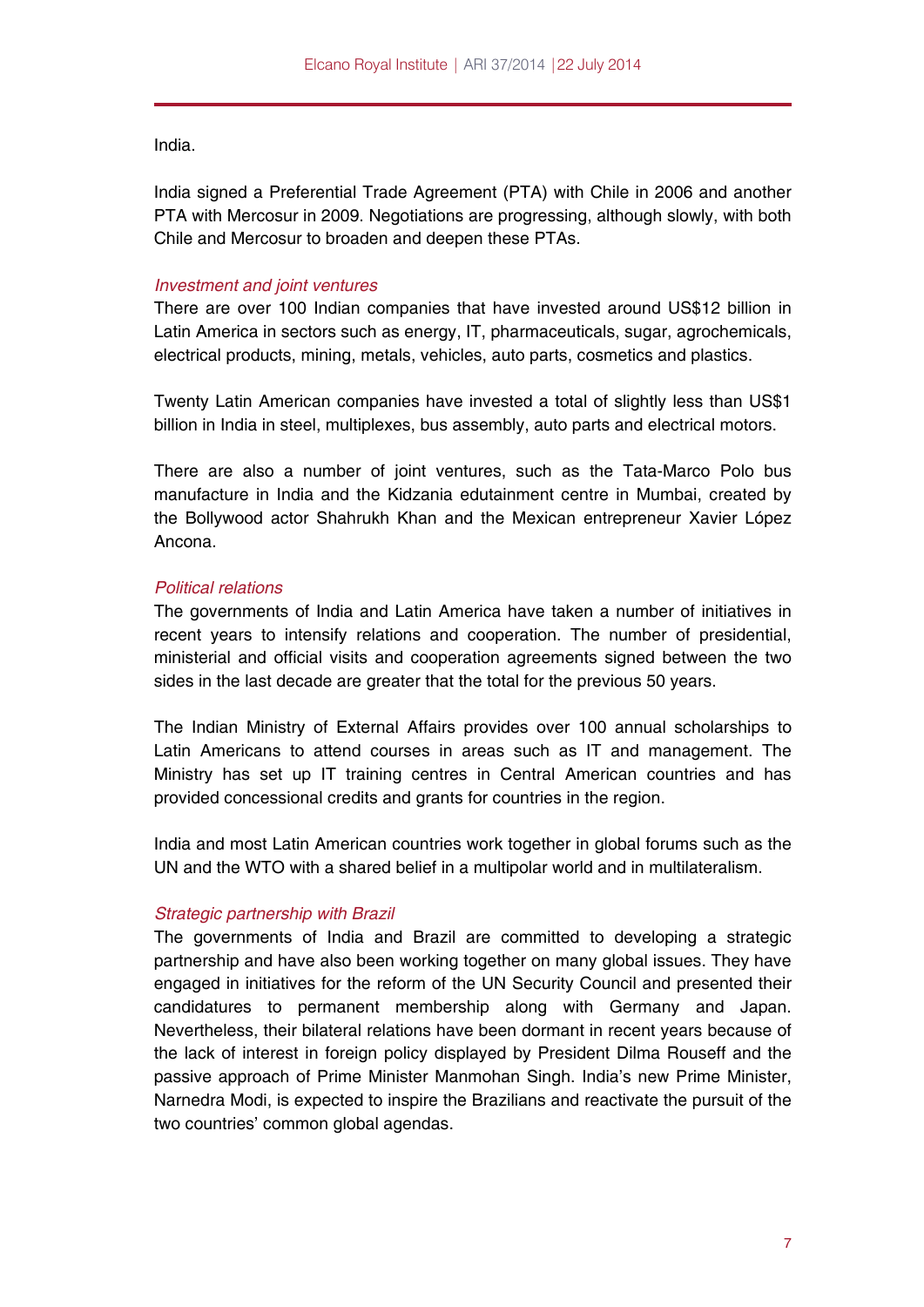The two countries have joined South Africa to form IBSA, a unique tricontinental partnership of democracies with common aspirations. India and Brazil are also active BRICS members. However, IBSA has been diluted after the Chinese got South Africa included in BRICS.

### *Regional groupings*

India has reached out to Latin America's regional and subregional groupings. In August 2012 India invited the CELAC Troika of foreign ministers to their first dialogue in Delhi. It was agreed at the meeting to institutionalise dialogue and cooperation. India became an observer in the Pacific Alliance in February 2014 and signed a Framework Agreement for cooperation with SICA (the Central American integration group) in February 2004, having held three ministerial dialogue rounds since then.

### *Challenges*

One of the main challenges for the relations between India and Latin America is the lack of direct air connectivity. Neither India's airlines nor those of Latin America have the plans or planes for direct connections. Shipping between India and Latin America is costly and takes at least 45 days.

There is still a sizeable information gap. In Latin America there are many books in Spanish and Portuguese on Indian philosophy and spiritualism but very few on contemporary India written by Latin Americans. Similarly, there is a shortage of books on Latin America by Indian authors. There is a need for a more direct flow of news and an exchange of views between the Indian and Latin American media, think-tanks and universities.

Indian businesses have been exploring the Latin American markets very proactively but Latin Americans have not yet paid sufficient attention to the Indian markets.

A number of Latin American countries have signed FTAs and have formed regional trade groups. However, no Latin American country has an FTA with India. This needs to be remedied.

### *The Modi government should pay more attention to Latin America*

Indian foreign policy, which has been passive over the past decade, should be more assertive under the new Prime Minister, Narendra Modi. The visionary Modi is expected to raise India's global profile with his robust and proactive approach. He has held meetings with Latin American ambassadors twice in 2012-13 and shown a keen interest in the region, asking the ambassadors for their suggestions to strengthen relations. Modi's home state Gujarat accounts for over 60% of India's trade with Latin America. In 2013 the Reliance and Essar refineries in Gujarat imported US\$22 billion worth of Latin American crude oil and exported US\$3.3 billion worth of diesel to Brazil. The companies from Gujarat also import edible oil and minerals, the other two major items sourced from Latin America. Gujarat also